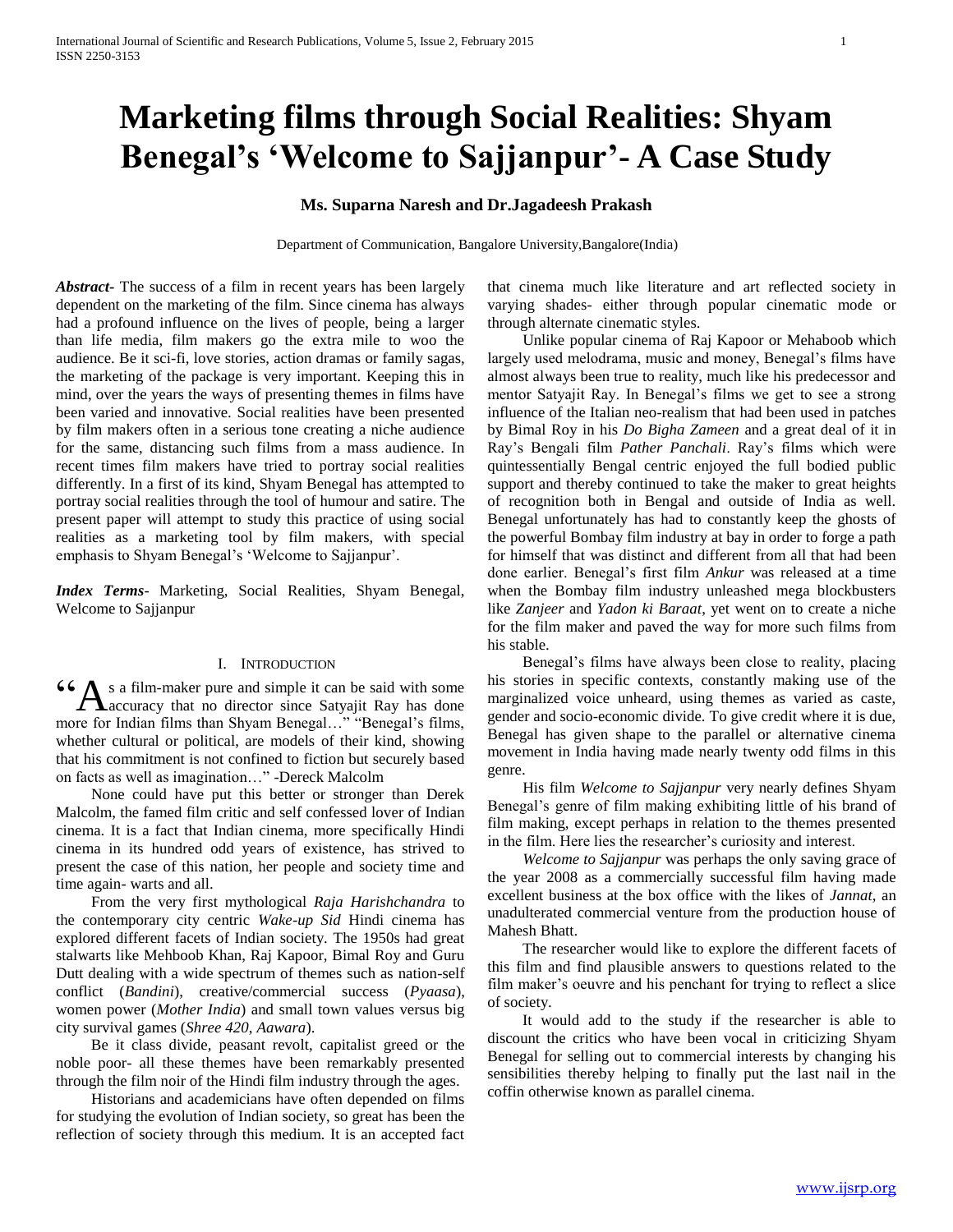### II. SOCIAL REALITIES AND FILMS

 "I don't know if cinema can actually bring about change in society. But cinema can certainly be a vehicle for creating social awareness. I believe in egalitarianism and every person's awareness of human rights. Through my films I can say, 'here is the world and here are the possibilities we have'. Eventually it is to offer an insight into life, into experience, into a certain kind of emotive/cerebral area". – Shyam Benegal.

 Of all mass media systems cinema by far is considered the most potent and effective having been equipped with a larger than life capacity to present the message of the maker. Added to this film makers of Europe, US and India have used the true-toreality style of presentation to capture society in all its starkness. For most part this was done to add a level of seriousness to societal themes which were previously ignored and diluted to gain popular support and mass appeal.

 Be it popular cinema or alternate/parallel cinema, both have and continue to draw heavily from the immediate reality of the times, the only difference being the manner in which these themes of reality are represented. Where popular cinema chooses to explore the slice of reality with a heavy dose of hype and exaggeration, alternate/parallel cinema chooses to say it without much fan fare. The idea of cinema is to reflect the society for greater impact.

 One of the most strongly supported proposition in communication research today is that content in mainstream media, especially cinema, reinforces existing social, economic and political institutions as well as dominant values and normative systems. Cinema is seen as a product of a complex interaction between media institutions and other social actors, including governmental agencies, businesses, political parties, social movements and social groups.

 This act of reflecting society is by no means a recent phenomenon. From the earliest films in the world, film makers have been capturing the essence of society in all earnestness, helping cinema to truly be an act of social commentary.

 Orson Wells wrote, directed and starred in *Citizen Kane* in the year 1941, which was loosely based on the life of newspaper tycoon William Randolph Hearst. He included condensed time sequences and unusual camera angles to represent the failed life of a megalomaniac newspaper baron. Though, a commercial failure the film is considered a classic to this day for its sheer experimentation and treatment.

 Many films in the US during the 1960s reflected the nation's conflict over the Vietnam War, youthful rebellion, Civil Rights movement and even militant Black Power efforts. In fact, it is said that social conflict and social statement films dominated this decade. Film makers also moved away from the structural narrative that had dominated earlier to more episodic narratives with less foreshadowed endings. Themes tried to break the standard format of earlier times with heroes portrayed as being amoral, sex often fused with violence rather than romance and politics and political corruption often depicted explicitly.

 Cinema in India has followed a very similar trajectory like its American counterpart. By the early 1970s cinema was expected to be a medium of "Indian culture and society providing healthy entertainment, "according to a film finance corporation dictat".

 Cinema while providing the expected healthy entertainment also became an idiom of protest. There was a decided separation amongst the film makers of India into two recognizable groups. One that chose to work on fantastical and populist themes and the other group that stuck to authenticity and realism. There was a collective trend against escapist film content. To quote Benegal himself "until cinema in the 1960s… apart from Bengal and Kerala there was no split yet in Hindi cinema because of the many crises in the post independent India. But then the formula became too hard, marketable ingredients became specific, the director was left inexpressive if he was working with stereotypes...'

 Twenty odd years after independence, issues such as caste, class, rural poverty and urban angst were rife. The dissolution of the people with the system, government, society had to be toldsocial realities became the strongest metaphor for film makers to do so.

 There are two principle reasons why this form of cinema turned into a national aesthetic programme. It represented the culmination of a cultural movement and defined its critical parameters. These film makers were hailed as the pioneers of cinema offering a different aesthetic and ideological vision breaking away from the studio controlled, market driven, entertainment based cinema of Bombay. Often called parallel or art house they are a genre by themselves. Over time debate has resulted in the grouping of film makers into two camps- the populist (commercial) and the alternative (parallel/art house). This happened to be the second reason why this form of cinema began to be experimented upon- a question of identity. This bifurcation has proved damaging to the movement of parallel art cinema having been forced to constantly fight the accusation of being elitist. Sangeeta Dutta, film critic and writer says, "The new-cinema film makers turned away from the stereotyped representations of the hero and glamourous heroin, from the pleasures of spectacle as in song and dance, action and from mandatory happy endings. Adapting the realist aesthetic, they cast new actors with no glamour attached to play recognizable characters in a specific milieu. Following the European neorealists they opted out of studio environments and set their narratives in realist settings- in most cases rural locales. The economics of taking small units out into remote areas also suitably matched the ideology of new cinema."

 The alternate film-makers experimented with form, technique and content much like their European and American counterparts of the 50's and 60's. To quote Dutta, "Achieving a clever balance between art and commerce it was Shyam Benegal who quickly appeared at the zenith of the new movement. Cloaked into the new cinema ideology Benegal offered independently financed, engaging character driven narratives set in specific socio-political contexts. Realism in his films was a product of new social forces and relationships, depicting action which was contemporary and ideology which was secular and at the same time universal."

 Benegal says this of his films and style, "A passive acceptance of life is of no interest to anyone let alone a creative man. A dynamic society is always changing and the duty of every creative film maker is to locate and identify those catalytic elements which cause a change in society."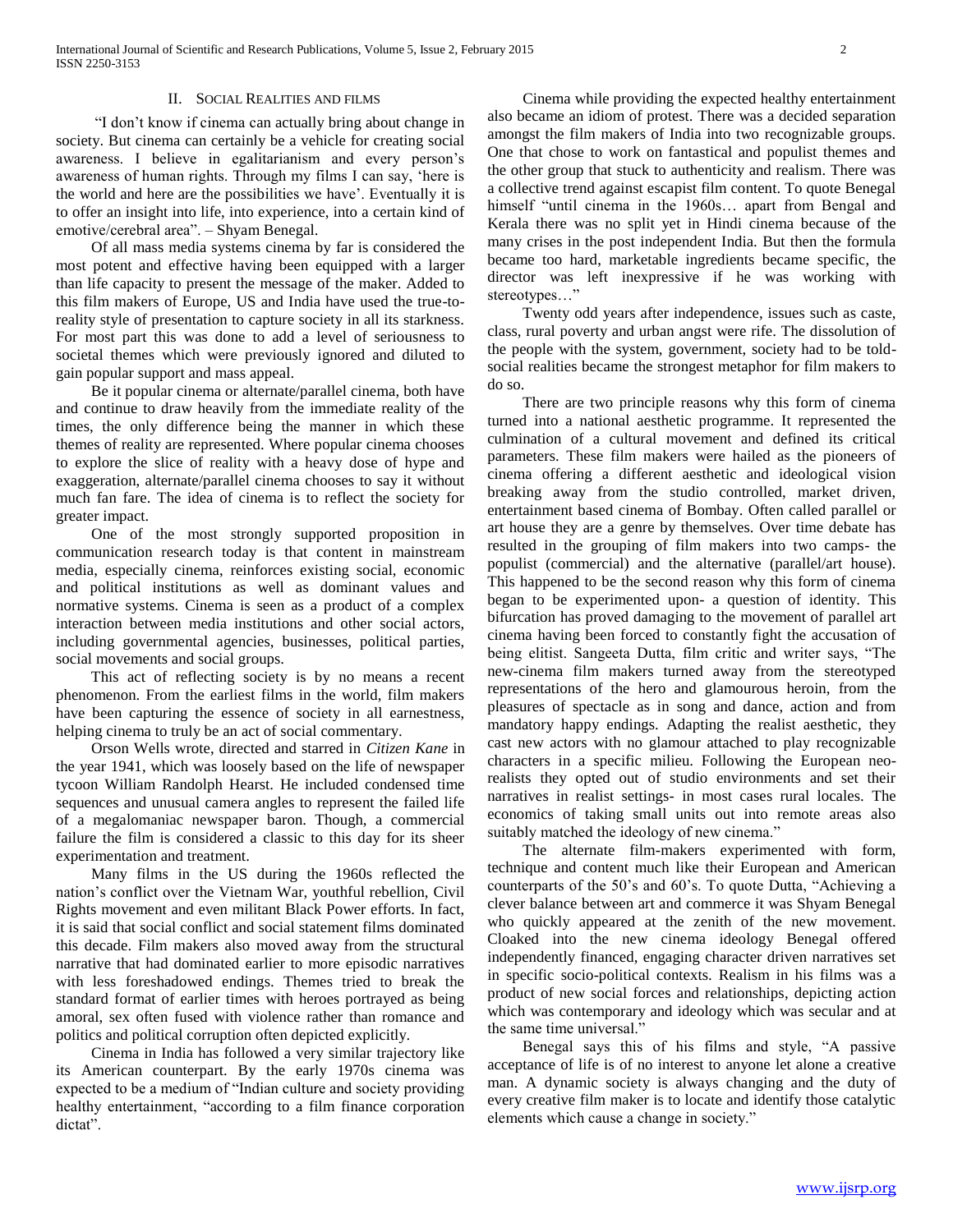Benegal too is highly critical about the modern day trends in film making. "Hindi films have created this pan-Indian industry which relates not to any specific culture. They have created their own culture, the Indian family and its traditions which define the film- and you can take this and set it down anywhere."

 Many in the industry however feel that Benegal's criticism is exaggerated and in fact unwarranted. There are still those who continue to make films that they believe have something for the society, who have successfully blended the seriousness of alternate cinema without compromising on the commercial elements- using a perfect blend of both the genres. Often called multiplex movies such films are mostly directed towards an urban audience and make use of the closer to reality concept to the maximum. Presently with the healthy economic offering plenty of opportunities in India there are many talented film makers who are technically trained and come to this field with knowledge, know how and keenness to do things differently.

 This kind of cinema meant for an educated, urban middleclass audience often relies on the everyday accounts of life from the very society it exists in. The concept of social reality in cinema has truly found its medium and groove. In recent years film makers have drawn heavily from newspaper accounts and actual events in society to depict their stories. Madhur Bhandarkar's *Chandini Bar* tackled the issue of trafficking in women in the big cities of India. It also bemoaned the problems of the young who take to the profession of bar dancing and the negative fallout thereof, of such a life style. His *Corporate* was a scathing commentary on the corruption and connivance that exists in the world of business. Bhandarkar's *Fashion* showed the seamy and the dirtier side of the fashion industry. Then there have been *Traffic Signal* and *Page 3* which exposed the sorry state of affairs in the state law and order machinery and in the field of print journalism respectively.

 Of late many young film makers have been concentrating on probing the issues related to living in big cities, urban angst and frustration, problems of the young in a new India. Themes as varied as love at sixty, living together, teen pregnancies, nucleus families, problems of urban upwardly mobile couples, job stress, infidelity, and crime are represented repeatedly giving one the feeling that city-centered themes are almost formulaic. In fact of late most film makers have this tendency to make use of social realities as a replacement to literary themes since the general feeling is that there is greater identification with such realities on the part of the audience. Rather than being far removed from reality this slice of life instances seen in cinema are able to bridge the distance between the audience and the film maker. Such themes do not take time or effort to convince the cine goers.

 Movies such as *Life in a Metro*, *Dil Chahata Hai*, *Phir Milenge*, *Bus Ek Pal* and *Wake up Sid* deal with city centric themes that are contemporary and realistic. Even movies that make political statements seem to use slice of lifestyle and social realities to explore the storyline of the film. *Rang De Basanti* was a commentary on the MIG controversy and the fall out thereof, while touching upon other issues such as vigilantism among the youth. To a large extent one can state that the urban audience in India almost expects cinema to be a true reflection of society these days. With exposure to cinema of the world urban India is

more exacting and critical and thereby more demanding of the film industry leading to more realistic cinema than ever before.

With an NRI audience outside of India ever burgeoning the demand for such realistic yet stylishly made urban oriented films are great. Though such city centric themes were dealt with earlier as well- Ritwik Ghatak's *Meghe Dhaka Tara*, Satyajit Ray's *Jane Aranya*- to name a few, the sensibilities that were brought in were totally parallel cinemaic rather than commercial as they are now.

 "Indian modernity is cultivated in the work of Tamil film maker Mani Ratnam whose *Bombay* along with its scenes of violence and communalist mobilization presents images of an urban world of globalized affluence and smoothness. This is a world which points the strife and the misery of the streets and revolves around values of individualism and personalized relationships while at the same time showing these as not irreconcilable with other values of family loyalty and respect, thereby reconciling conflict and naturalizing life style of globalized modernity in their Indian setting".- Preben Kaarsholm, film critic.

 Thus the socio-realistic themes of this new kind of cinema referred to as multiplex, mid-order, and cross-over cinema- have been used in a reworked, changed fashion in contemporary cinema today. So we have Madhur Bhandarkar's *Chandini Bar*, Raj Kumar Santhoshi's *Lajja* and Mahesh Manjrekar's *Astitva*, three highly women centric films doing the rounds with a big dose of social realism.

 The researcher's interest lies in this particular trend in contemporary cinema. Academically speaking this is a recent phenomena and much research or study has not been done on this particular issue. Further the research aims at studying the aspect of social realism through a content analysis of the film *Welcome to Sajjanpur* since this one film stands as an example amidst the multitude of films of this genre. It would make practical sense if only in a limited manner if this research could establish *Welcome to Sajjanpur* as a trend setter for film makers who are hard pressed to access great pieces of literature. This film may provide a formula for others in the usage of real life events and cases as a replacement of fictional stories.

 These and other similar questions regarding social realism in Hindi cinema and the sensibilities of Shyam Benegal as a film maker will be probed in the course of the research.

# III. LITERATURE REVIEW

 According to Christopher Williams, "Discusson of film (then) takes place in the confused but exciting arena ... in which historical, technological, aesthetic and sociological factors constantly jostle with each other... As yet we have no overarching theory which deals convincingly with all the factors and their relations with each other, though the attempt to construct one must remain a concern of serious interest in film. Realism is one of the partial theories we have instead....

 Looking through the film instead of at a constructed imaginary world, viewers take apart a scene to appreciate fragments which they constantly relate to everyday life. A woman who had been to see the blockbuster hit *Hum Aapke Hain Kaun*, which featured the story of a joint family wedding,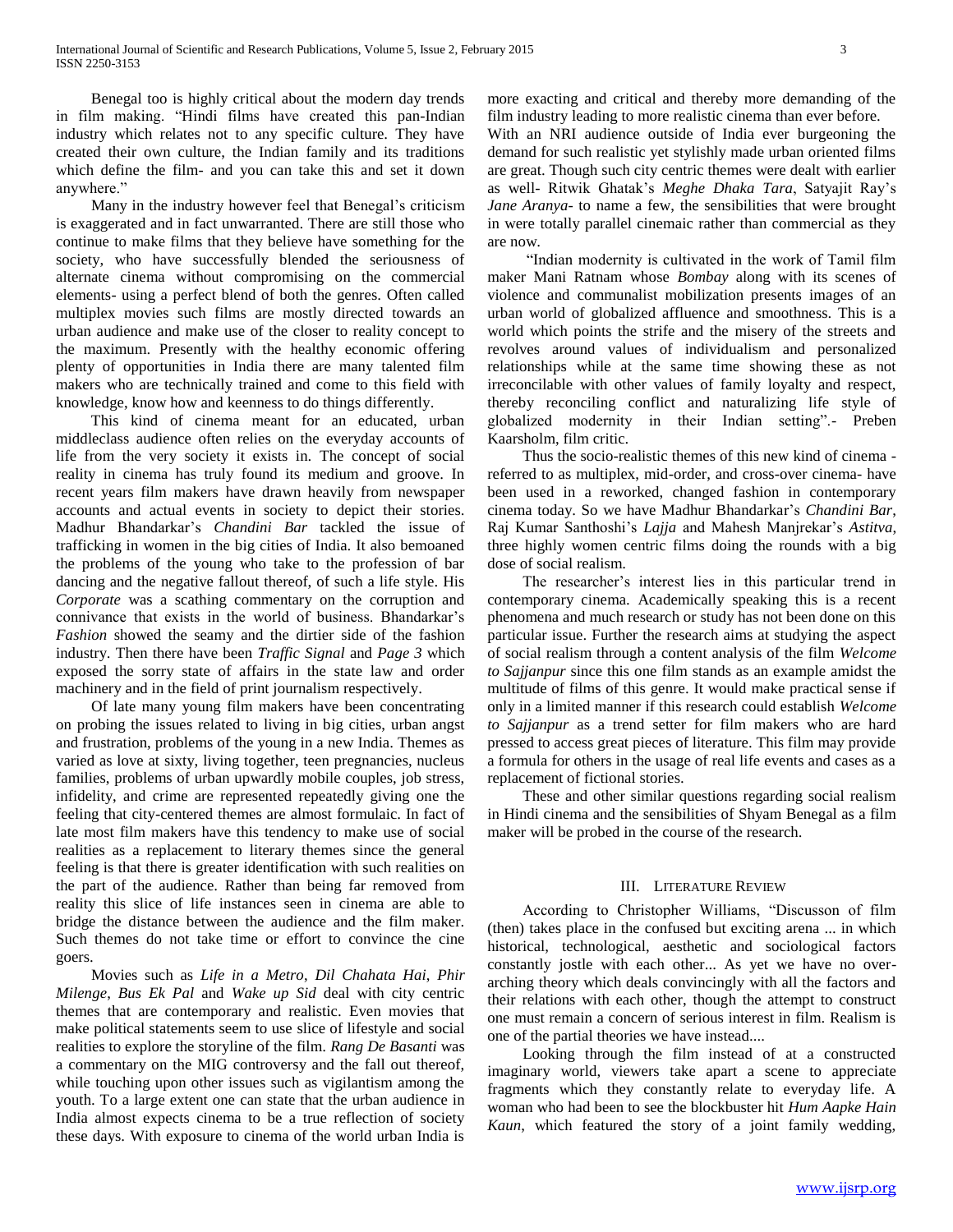remarked that 'it was like going to a family wedding' (Srinivas 2002).

 Inasmuch as the cinema is a highly valuable cultural institution for the elaboration of social reality through popular narrative; and narrative allows the creation of a symbolic universe which is marked by coherence and meaningfulness. Cinematic heroes and the narrative world in which they are developed fulfill a mythic function for they help to create a world which is meaningful and purposeful for us. In this sense, myth is a primary form of communication which facilitates our ability to understand the world around us and our place in it. It helps us to establish a map of our world, a compass for safe passage through unknown, uncharted seas. Through the mythic process, the world is seemingly punctuated with familiar landmarks although the terrain may be new and unfamiliar. The forms of popular media are indeed contemporary vehicles or carriers of myth. Writing particularly of the television medium but with implications as well for the cinema, Roger Silverstone observes that "the medium as a powerful cultural institution preserves, in form and function, much that we had previously granted only to oral or pre-literate societies, and secondly that it is through its forms... that this continuity can be established."

 Storytelling and mythmaking are universal characteristics of cultural expression. As mythic expression, the filmic narrative involves the 'writing' of history or the telling of a people's story in their own images embodying their unique perspectives. Fundamentally, narrative is a cultural artefact which accounts for or provides legitimacy for a people and the (selectable-selected) options they take in order to define their existence.

 Instead of diversion and escape, it is possible that the cinema can present a critique of existing society and its social relations; as well as help in understanding the problems we face and the pressing difficulties of our independence. A film can glorify the romance of tradition or it can help a society to understand and cope with cultural change allowing us to see our world in new ways. Witness the work of Ousmane Sembene, Africa's most important filmmaker who understands the power of film. Sembene believes that, "The artist must live within his community and denounce its weaknesses. The artist should assume such a role because he is more sensitive than others. He knows the magic of words, sounds and colours. He uses these elements to express what he and other people think and feel. The artist must not live in an ivory tower. He has social functions and responsibilities to fulfill" (Yearwood 1987).

 Many media activists, especially alternative media producers, seem content to create their own media spaces, an activity with its own inherent satisfactions. Habermasian theory seems to offer the most insight, in part because of its own democratic normative commitments. If new social movements engage in defensive and offensive struggles for more democratic worlds, including vibrant public spheres, media activism is a sterling example of these politics. Its success will not likely bring it a collective identity or a well defined niche within the polity or social movement sector. This form of activism may be fated to remain a 'movement in itself', not (consciously) for itself (Caroll and Hackett 2006).

 In his book Communicating Unreality, Gabriel Weimann explores the shaping of our perception of reality by mass media. He begins with the notion of a mediated world, then moves into debates over effects, cultivation theory and the psychology of cultivation (2000).

 Trinh T. Minh-ha, says "Reality is more fabulous, more maddening, more strangely manipulative than fiction." Now that documentary and fiction film modes are no longer thought of as separate and distinct, it is appropriate to reconsider documentary's 'special indexical bond' with the pro-filmic event" (Gaines and Renov 1999).

 Benegal's films connect with real contexts in India. He roots his stories in credible places and times to address social themes. In contrast, the traditional Hindi movie offered an escape from reality. One of Benegal's films *Manthan*, for example, showed oppression and empowerment among dairy farmers. It was funded by over 500,000 rural farmers donating two rupees each.

 Benegal's first four films were so realistic that they led critics to coin a new genre: India's "parallel cinema", or "middle cinema". Benegal himself dislikes these terms as much as the word "Bollywood", but they attest to the innovation he brought to Indian films. In the interview, Benegal criticized the cinema of the previous generations for being disconnected from real life. He likewise expressed concern that the new generation of films in India focus almost completely on the wealthy urban context.

Much like literature, art and music – films are also an important tool used by historians to study the evolution of contemporary society. A film is largely similar to a time capsule that can capture the essence and the mindset of the society at the time in which the film was made. Today, there are scholars who specialize in the study of contexts within films and there are even museums, libraries and entire universities that aim at understanding the pulse of a society through its Cinema. After gaining independence, cinema was an important tool used by the Indian intelligentsia for the purpose of setting an ideal and a goal. Films of the '50s portrayed exactly what the society of the time wanted India to become. However, upon recognizing the flaws inherent in Indian culture, films such as *Neecha Nagar* and *Do Bigha Zameen* were made. These films aimed to address the various societal handicaps of India and convey the message that the path towards progress lay in overcoming these obstacles and working together (irrespective of caste and creed) to build a strong nation. The next significant era that must be understood while studying the Indian Film Industry is that of the '70s. While it is easy to typecast the films of this era into the categories of 'Zeenat Aman', 'RD Burman' and 'Flower Power' – in truth, there is a lot more to the films of this decade; contexts and subtexts are safely buried between very fine lines. Having started out (right after independence) with great hopes and dreams to build a strong nation, the generation of the 70's was disheartened to realize that their dreams had gone unfulfilled. The avoidance of social issues in the films of this era also reflects its pessimism. And then, we come to our decade, the decade that has probably made the least amount of impact on Indian movie history. The rise of consumerism is evident in the films of our time – especially with the aggressive marketing and advertising that is done through films. Who can forget the scene in *Taal* when the hero dares the heroine to drink out of his bottle of Coca Cola. And who sponsored this film? Surprise, surprise, it was Coca Cola (Rayman Gill 2008)!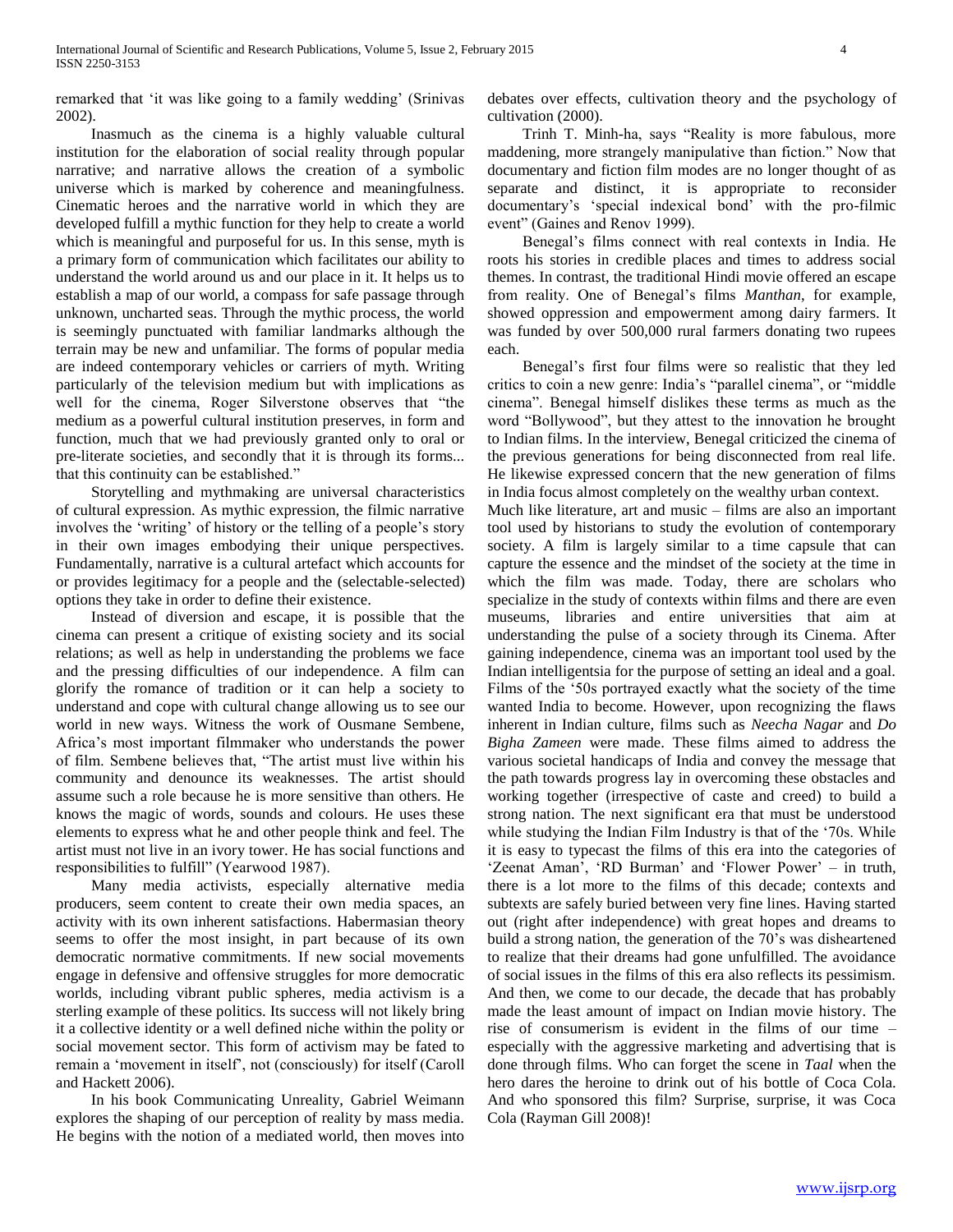The dramatic story of an army man's 'widow' being remarried and pregnant with her second husband's child when the first husband returns from a Pakistan jail is ready to be filmed by ad-maker Prabhakar Shukla. "Even social reality has to be presented in an entertaining manner. There'll be no songs or anything in my film. But the issue has to be entertaining. Otherwise who would want to sit through it? What really inspired me about Gudiya's story was the truth about gender discrimination underlining her plight. A man can marry four times but a woman can't ask for a divorce even once. Does human emotion have no value for the law? I've studied the law and respect it. My father is a lawyer," says Shukla (IANS 2009).

 Richard Dyer (1993) has argued that the entertainment industry expresses (and satisfies) its audiences' need for utopian desires. He believes this is done by 'non-representational means' through the affect of music and colour amongst other techniques. Many viewers report that they watch Bombay cinema with a 'suspension of disbelief' (as Shahid, a film viewer, claimed) due to its lack of realism and its melodramatic mode of address. This was in contrast with others who felt that they did not want realism. When this predictable utopian ending is challenged, as in some art and experimental films, it is either applauded for its realistic sensibility or condemned for producing affects of hopelessness for those who are caught in dystopian realities. Naseema, who is a British Pakistani woman of 26 from Oldham, expressed intense anger when describing a film called *Chandni Bar* (Madhur Bhandarkar 2002) that had a sad ending. The realistic representation of the failed romance of the woman protagonist who had struggled all her life left Naseema feeling trapped while watching *Chandni Bar*- "It was such a nice film but the ending was so… she never escaped from it! I think that is the sort of thing that is a bit degrading for women. If someone in a difficult position was watching that what would they think? I am going to end up like that, there is no way I am getting out of that?"

 *Welcome To Sajjanpur* is a comic satire on the lives of people living in a village and their issues. It is directed by National Award winning director, Shyam Benegal and stars Shreyas Talpade and Amrita Rao in lead roles. Supporting them are a host of talented actors—Ila Arun, Divya Dutta and Ravi Kishen, to name a few. The plot of the movie is well knit and neatly executed in the form of a story which keeps you engaged till the end.

 The story is about a B.A graduate, who is unable to get a job and thus is forced to make a living out of writing letters for his fellow villagers. His real ambition, however, is to become a novelist and he is in search of a subject. Though, a villager, Mahadev (Shreyas Talpade) has the potential to change the lives of people around him through his letters. How he does this is shown through a satirical take on an Indian village. Mahadev's childhood love interest Kamla (Amrita Rao) is desperate for a word from her husband, who is employed in a construction cite in the city of Mumbai. The couple are linked through the letters written by Mahadev the letter writer. A jealous Mahadev creates confusion and complexities between the couple by indulging in falsehood and opportunism. Other plots include a harried mother (Ila Arun) who wants to marry off her manglik daughter; Munni Bai, an enuch, who is contesting the village elections and is threatened by an opposing candidate; and a love-sick

compounder who is head over heels in love with the widowed daughter-in- law of an army man. Mahadev manages to get the compounder married, provide police protection for Munni Bai and nearly kisses Kamla. All is good till he learns a shocking truth about Kamla's husband and Munni Bai is nearly killed. The story takes a new turn from here revealing a lot of truths not just in the movie but also about the society that we live in. The beliefs we follow. The corruption and the politics, even at the village level.

 There are several incidents in the movie where one can see the dogmas prevalent in the society. The language and dialogues add to the rustic charm. The street play in the movie is one of the most direct attacks on the land purchase policies of big entrepreneurs at a meager price from innocent farmers. The message is loud and clear, however for that particular duration one feels a disconnection with the film. The movie in itself takes a mocking shot at various social issues, then the insertion of this street play seems forceful and needless. Apart from this the movie runs flawlessly till the end revealing certain surprises and shocks. The performance of the actors adds to the credit of the movie.

 The music in the movie is given by Shantanu Moitra of *Parineeta* fame. Songs, though not much of a hit, are quite light and hummable. The song 'Sitaram' is played throughout the movie in the background and is in a way the theme song. Apart from that all songs have a social message behind them. Cinematography is praiseworthy. The sets give you the feel of a real village and transport you to the pastoral or rather rustic life of the village. Cameras and lights are used very well to bring out a bright and colourful look in the movie. There is not a dark moment in the movie. If at all there is, it does not stay for long. The movie, though not inspired by any real life incident, does, however describe life as it really is. Indiatimes terms it as Shyam Benegal's "most entertaining attempt, by far" and entertaining, it is (Viewspaper 2009).

## IV. METHODOLOGY

 Content analysis is a reality check in which the portrayal of a certain group, phenomenon, trait, or characteristic is assessed against a standard taken from real life. The congruence of the media presentation and the actual situation is then discussed. Gerbner (1969) compared the world of TV violence with real-life violence. Dixon and Liz (2000) compared the TV depictions of African-Americans and Latinos as law-breakers to real-life data. Content analysis also focuses on exploring the media image of certain minority or otherwise notable groups. In many instances, these studies are conducted to assess changes in media policy towards these groups, to make inferences about the media: responsiveness to demands for better coverage, or to document social trends.

 Stern and Taylor (1997) found the portrayals of Asian-Americans in TV ads during the min-1990s and reported that only 10% of the ads featured an Asian-American model.

 Media studies effects is a relatively new field as regards content analysis. One method is cultivation analysis, in which the dominant message and themes in media content are documented, to see whether these messages foster similar attitudes among heavy media users.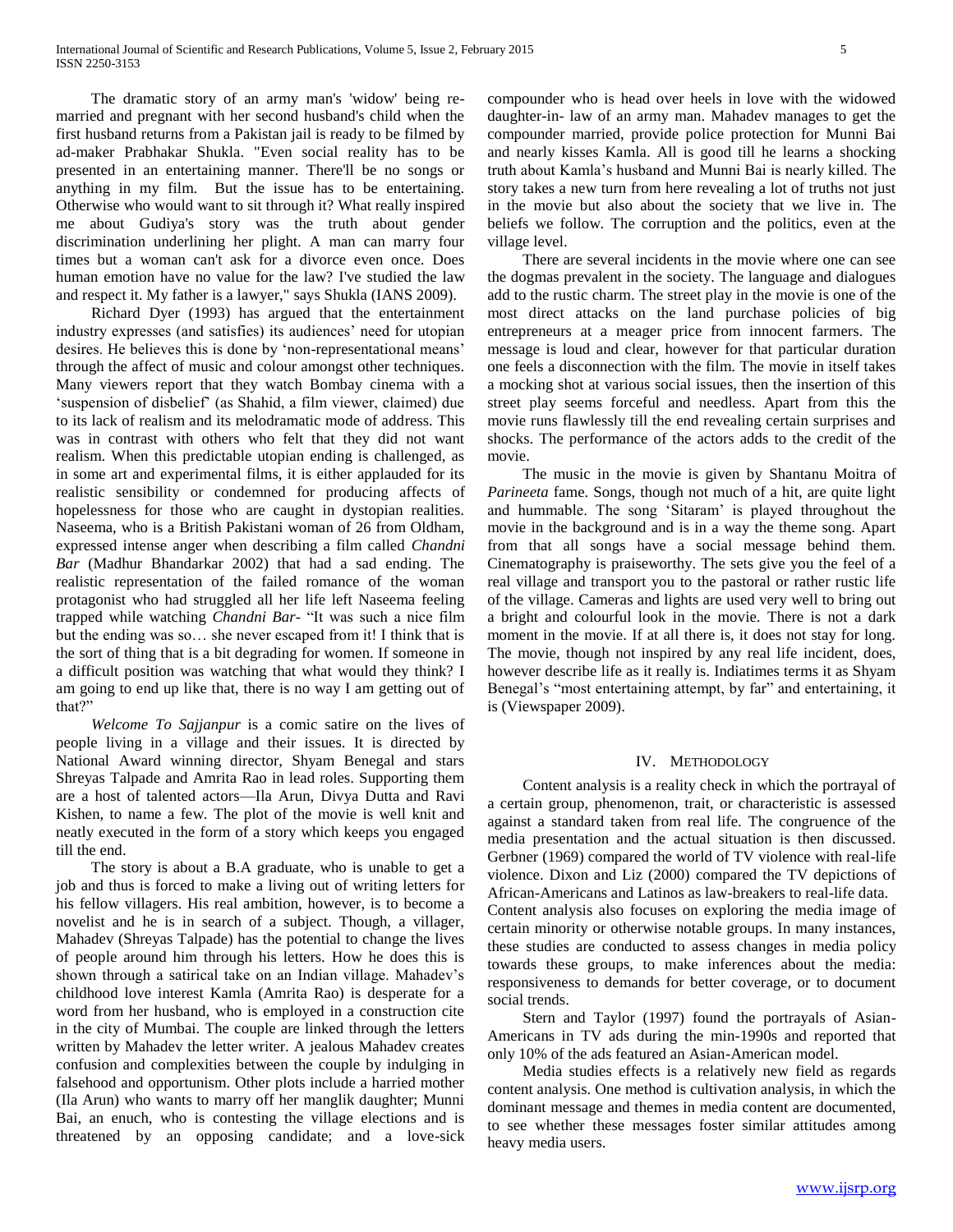Content analysis is also used in a study of agenda setting. An analysis of relevant media content is necessary in order to determine the importance of news topics. Subsequent audience research looks at the correspondence between the media's agenda and the audiences' agenda setting. Content analysis as a method of collecting data has been extensive used in film analysis. Film is an art form that offers a practical, environmental, pictorial, dramatic, narrative, and musical medium to convey a story. Although it can be viewed as a type of generic video, complex film editing techniques, such as the selecting, ordering, and timing of shots; the rate of cutting; and the editing of soundtracks, is required to produce a successful movie. Consequently, all of these special features need to be taken into account for better content analysis, understanding, and management.

 A thematic analysis is a form of qualitative content analysis that has been used extensively in film analysis. The researcher views the film and notes similarities and differences appearing across the storylines and main characters. All information from the film is then incorporated in the assessment, including narration, story text, plot, soundtrack, and all main, supporting, and background characters.

 The present paper draws heavily from thematic content analysis representing the primary data. The various themes will be contextualized and perceived from the parameters of language, settings and treatment. Secondary data will be culled from books, journals, research articles and newspaper content.

# V. DATA ANALYSIS & DISCUSSION

**1. Of Names and Nomenclatures**: the film begins with the protagonist Mahadev Khuswa commenting on the practice in India of changing established/historical names of villages, towns and big cities. Shyam Benegal's displeasure and sarcasm is seen very clearly, albeit voiced through Mahadev.

 Political parties have always gained mileage out of gimmicky rituals in India. In the name of one's village/town/city pride they have often resorted to garner public support. Thus, over the past few years, Madras has become Chennai; Bombay has become Mumbai; Calcutta has turned into Kolkata and closer home, Bangalore is now Bengaluru, with many more cities awaiting change. Intellectuals have often questioned the logic behind these changes, but to no avail. Most political parties in India are highly regional, keen to play identity politics. There are controversies every day regarding language, caste, region, and religious status. Maharashtra has been in the eye of the storm due to regional parties like Shiv Sena and of late Maharashtra Navnirman Sena (MNS), who are bent on staking the claim as the 'sole custodian of Maharastrian values'! Towards this goal these parties resort to a strong pro-Marathi stance. The recent shameful act of violence perpetrated by the MNS during the oath-taking ceremony of the non-Marathi MLAs in the state legislature is a case in point.

 The Shiv Sena in Maharashtra has a huge vote bank and presence in the state because of its 'Marathi' agenda. Right from the sixties when scores of south Indians were driven away to make way for the Marathi Manoos. This linguistic chauavanism has helped it project a pro-Marathi stance winning it political mileage. In 2008, so intense was Shiv Sena in milking the situation, using the Marathi fervour that it started a 'learn Marathi campaign' for the non-Maharashtrians. Ironically, the MNS have hijacked the campaign from the Shiv Sena and have been successfully using it for currying favour from the Maharashtrian electorate.

 Benegal sends a strong message voiced through the protagonist regarding the futility of such an exercise. The locale of the story is set in Sajjanpur( a place for the gentle folk) a quintessential Indian village. Mahadev hints at the original name of the village Durjjanpur (meaning a place for the ill-repute) at the very outset of the film. He bemoans the fact that despite the name change the village is infested with vice and sin- there in lies the irony. Though Benegal couches this entire point in a humourous satire, it never-the-less finds its mark on the average cine watcher. The approach is effective without being preachy.

**2. Aaya Ram, Gaya Ram**: the politics of opportunism gets a strong mention in Welcome to Sajjanpur. The fact that politics makes for strange bedfellows is amply represented in this film. Mahadev, the protagonist, is a village letter writer/reader having ambitions of becoming a novelist. He is inadvertently privy to many strange political moves and shenanigans that result in friends turning foes and blood enemies miraculously becoming friends, all in the name of power and politics. India is a bedrock of political opportunism, where the policy of adapting actions and decisions for expediency and convenience by sacrificing ethical principles is a common enough sight.

 Gaya Lal, an MLA in the Harayana state legislature, with his frequent defections to and from various political parties led to the creation of the phrase 'Aaya Ram, Gaya Ram', a pun or word play on the name Gaya. Ironically, his son Uday Bhan, in his capacity as an MLA in Harayana was charged under the antidefection law in the year 2007 for having changed party affiliations once too often. There is a reference to this Aaya Ram, Gaya Ram practice in the film, once again indicating Benegal's political preoccupations.

**3. Of Scholarly Pursuits and Education**: In a recently published on-line article (Thirsting for 'Pyasa') noted director Sudhir Mishra was extremely condescending about the story-line and theme of most contemporary Hindi cinema. "The fare on offer in cinema halls around the country includes a lot of films that, though slickly produced, are superficial, unimaginative and even down-right stupid. They cannot be really called cinemathey are more like lifestyle ad films or worse promos for Bollywood stars. Though strongly worded there is a ring of truth to Sudhir Mishra's categorical statement. Hindi cinema no longer boasts of a Bimal Roy or a Guru Dutt who valiantly represented a young India's angst in the 50s and 60s. It is felt that contemporary Hindi cinema somehow lacks the depth and grounding that was seen in earlier films. Film makers no longer feel obliged to tackle subjects of social importance, and even if they do it is guised in the styles of a commercial/popular film narrative which many feel detract from the seriousness of the theme and hence self-defeating in its goal.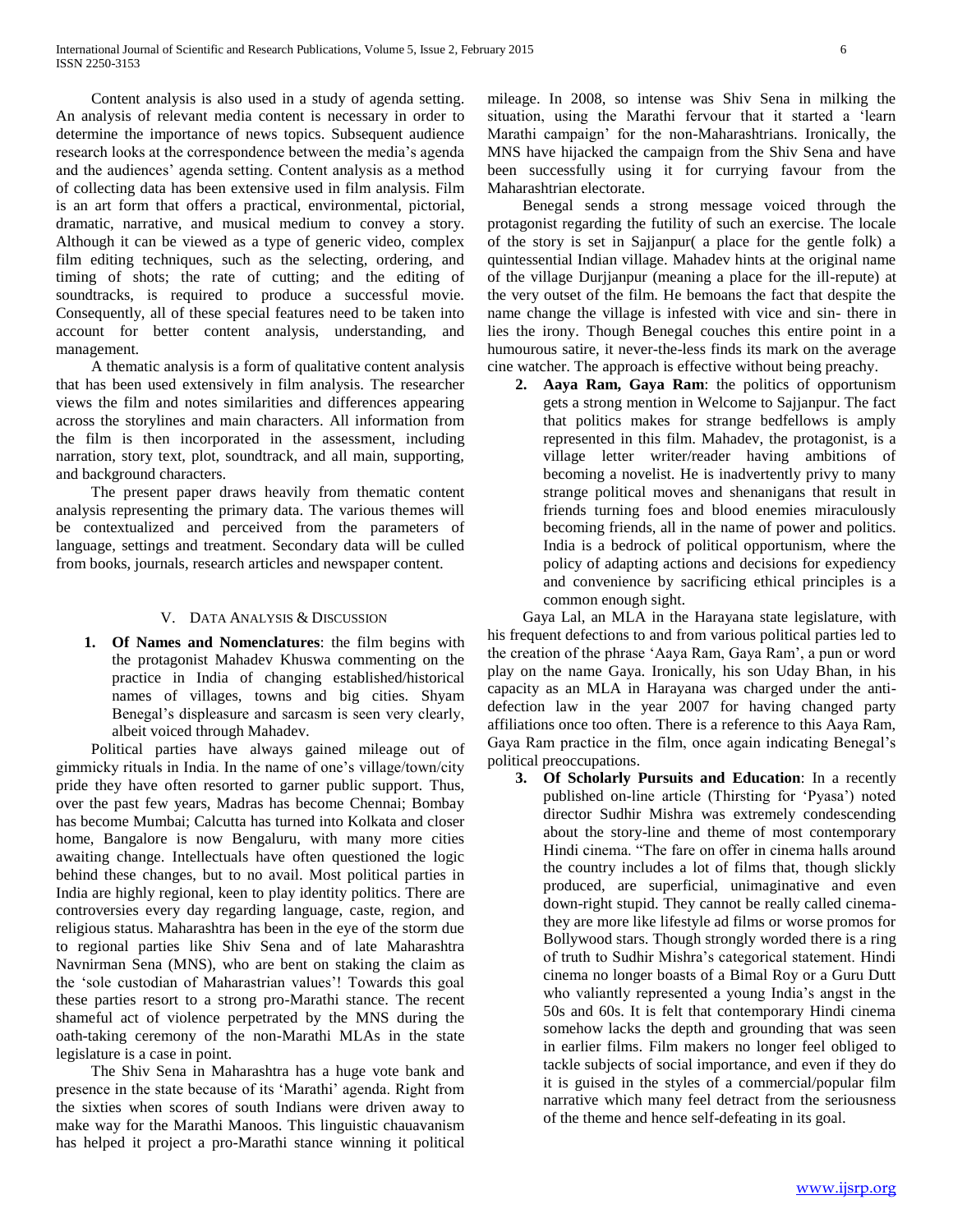According to film critic Anil Saari in his book 'Hindi cinema- An insider's View', "The need for a comprehensive world view imposes a highly stylized and formal format that in its broad outlines is symbolic, suggestive and allegorical of the total world view of life on the Indian scene. The Indian film makers, most of whom have quickly shed any pretensions to art that they might have started with and who work like hard-boiled businessmen dealing in an entertainment medium with heavy allegorical references, have evolved a list of ingredients that they consider acceptable to the mass audience. These elements can be seen in film after film, thereby provoking the label of the 'formula film'. Yet, because life is in a constant state of flux the formulas are shuffled and recast from time to time."

- **4. Alternative sexual orientations and identities**: The film maker draws audience attention to the sensitive issue of alternative sexual identities. In a country like India, where the outlook of people towards such topics are suspect and laden this ,comes as a welcome move. It is said a film maker ought to probe the minds of the viewing public, this Benegal does by pitching the character of Munni Bai,an enuch against the village strong man in the course of the local elections. We get to see the world from the eyes of people who are generally marginalized in Indian society and have no voice for themselves. The film maker draws sympathy as well as our concern through the portrayal of the transgender in the film.
- *5.* **Big business and rights of the labour class**: The problems of the working class is not new in Hindi films. The treatment certainly is. In the films of the past portrayal has always been between the two extremes of commercial cinema such as Manoj Kumar's *Roti Kapda Aur Makan,* Hrishikesh Mukkherjee's *Namak Haraam* which are decidedly commercial in their presentation and films like Mani Kaul's *Siddheshwari* and Govind Hihalini's *Aakrosh.* The present film is different in the sense that it presents the theme of labour upheaval in a realistic mode devoid of the the starkness of the art house films that were dark and depressing and thus avoided by mass audience, and neither too frivolous and frothy like the commercial films often looked down upon by the intellectual class for making things trivial. The film *Welcome to Sajjanpur* looks at the theme of labour problems in India with a good balance of reality and tounge-in-cheek humour.
- **6. Environment degradation**: The film maker handles the topic of environmental degradation in a humourous manner giving it the right amount of levity with seriousness thereby attracting viewer attention to the sensitive and contentious issue of environment protection. Through the eyes of the local snake charmer the audience get to see the environment in a totally different perspective.
- **7. Blind beliefs, practices and rituals**: Mahadev the protagonist often meets the only emancipated young woman of the village of Sajjanpur Vindhya, who is seen driving a *Scooty*(two wheeler) like any city bred woman, is gainfully employed and for all purpose has no care in the world. However this is not the only truth

about her, being a manglik (born under questionable zodiac signs according to Indian society), she is considered unlucky by the villagers with the possible death of a husband if she were to marry. Her mother arranges for her wedding with a dog in order to get rid of the bad luck surrounding her. This is a common enough practice in India. This was the time when Indian media was abuzz with actress Aishwarya's marriage to a tree to get rid of the bad luck seemingly natural for a mangalik.

- *8.* **Superstition, God men and exploitation**: The film maker has strong opinions on god men and men of cloth. A scene where the women are shown doing rituals to propitiate the gods for blessings on the event of the festival *Karva Chauth*(a ritual done in north India by womenfolk for the welfare of their husbands) is a case in point. The scene has the women offering money to the *pundit* or village priest for conducting the grand ritual or *pooja* as they call it. The pundit demands a great deal of money and is shown exploiting the simple women folk of the village. Through the eyes of the women we get to see their plight and those of millions of similar women in India.
- **9. Efficacy of new technology**: The coming of mobile telephones is seen as an end of an era of old world charm and the coming of new technology and new thinking. Mahadev is often seen cursing the new technology because this technology makes his letter writing profession defunct and un-necessary with people switching to cell messages rather than letters making his presence in the village un-important and un-wanted. This is a common refrain in real life as well where the lack of communication amidst people today is often blamed on the excessive use of technology such as new media, leading to greater distance between people. The film maker comments on this with the clever use of imagery and dialogue.
- **10. Village politics**: The film takes us through the entire gamut of village politics with the local henchmen fighting the panchayat elections. The local people are torn between their sympathies for the capable candidate and their fear of the local hoodlums who terrorize the locals. The problem is compounded with the fact that the competing candidate includes a transgender who wants to try her hand in politics as well. Facing death threat and public ignominy she contacts Mahadev for help which he gives under great duress. The problem though not new is given a new complexion and understanding with the portrayal of the transgender as the political aspirant.

 Other topics that are dealt with in the film are migration to cities and alienation, kidney racket and medical fraud, caste and communal conflict, widow remarriage and re-habilitation, women's education and empowerment and many other issues that find contemporary relevance.